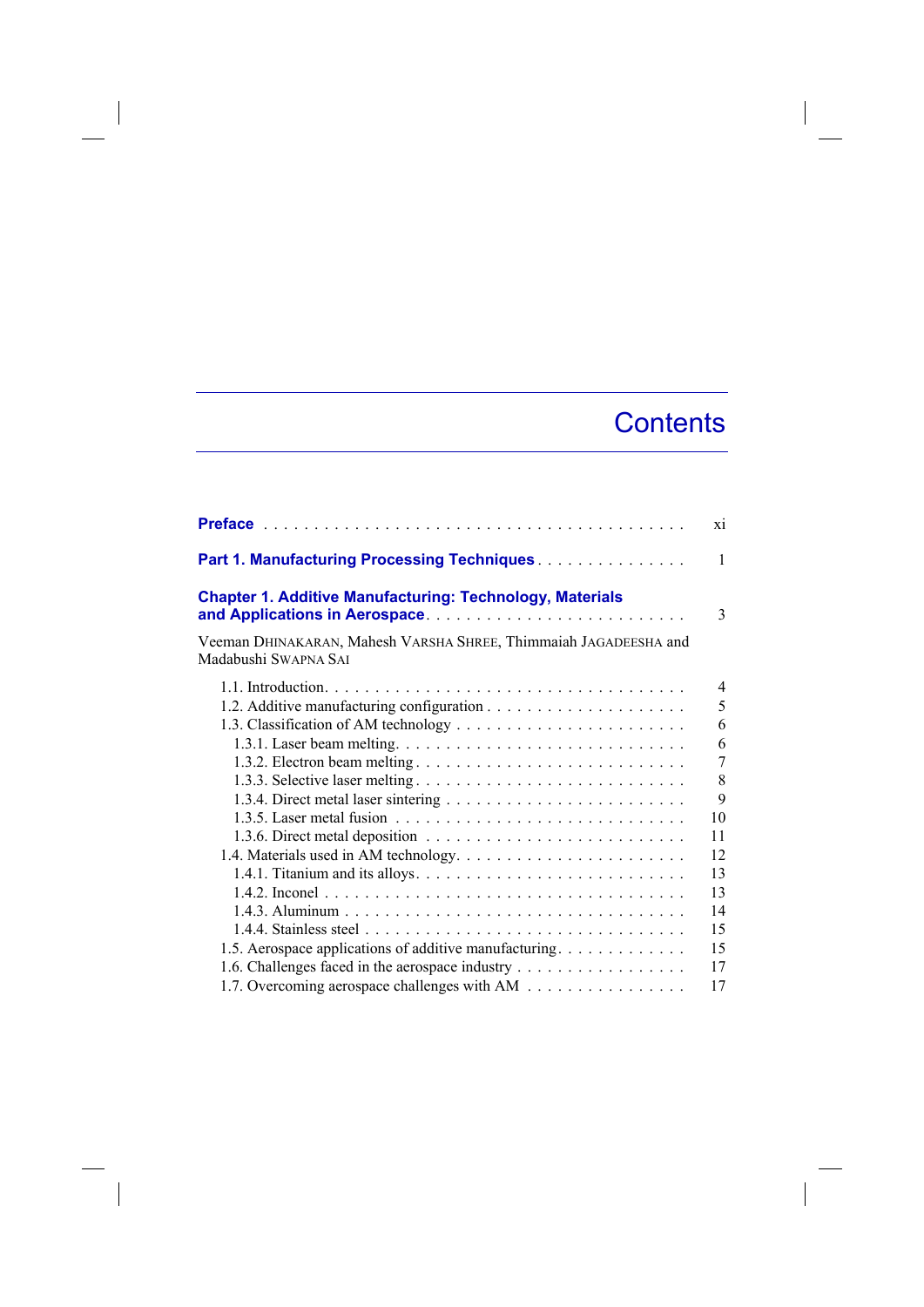$\overline{\phantom{a}}$ 

 $\begin{array}{c} \hline \end{array}$ 

|                                                                                                             | 17 |
|-------------------------------------------------------------------------------------------------------------|----|
|                                                                                                             | 18 |
|                                                                                                             | 18 |
|                                                                                                             | 21 |
| <b>Chapter 2. Study of the Manufacturing Process of Polymer</b><br>Spur Gears: A Light Weight Gear Material | 23 |
| Jitendra Kumar KATIYAR and Hemalata JENA                                                                    |    |
|                                                                                                             | 23 |
|                                                                                                             | 25 |
|                                                                                                             | 26 |
|                                                                                                             | 27 |
| 2.3. Additive manufacturing/rapid prototyping                                                               | 31 |
|                                                                                                             | 32 |
|                                                                                                             | 33 |
|                                                                                                             | 34 |
|                                                                                                             | 35 |
|                                                                                                             |    |
| <b>Chapter 3. Recent Trends in Welding Polymers and</b>                                                     | 39 |
| Jinesh Kumar JAIN and Pankaj SONIA                                                                          |    |
|                                                                                                             | 40 |
|                                                                                                             | 41 |
|                                                                                                             | 42 |
|                                                                                                             | 45 |
|                                                                                                             | 48 |
|                                                                                                             | 51 |
|                                                                                                             | 51 |
| 3.7. Introduction of lightweight metal and alloys                                                           | 53 |
|                                                                                                             | 53 |
|                                                                                                             | 59 |
|                                                                                                             | 61 |
|                                                                                                             | 61 |
|                                                                                                             | 62 |
|                                                                                                             | 64 |
|                                                                                                             | 66 |
|                                                                                                             | 67 |

 $\overline{\phantom{a}}$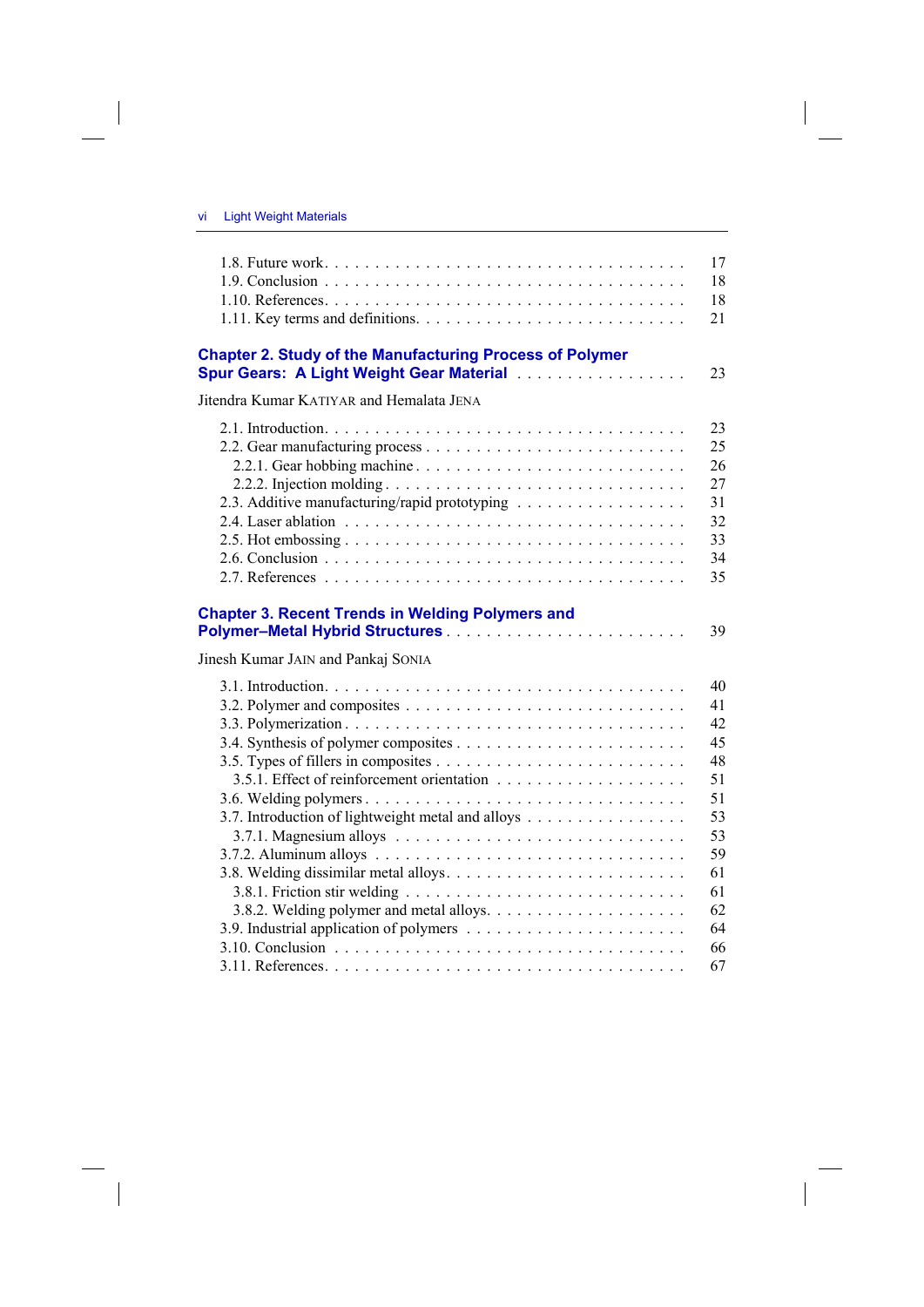|                                                                                                                             | <b>Contents</b> |  |
|-----------------------------------------------------------------------------------------------------------------------------|-----------------|--|
|                                                                                                                             |                 |  |
| <b>Chapter 4. Preparation and Characterization of a Composite</b><br>Material Using Sisal fibers for Light Body Vehicles    |                 |  |
| Zewdie ALEMAYEHU, Ramesh Babu NALLAMOTHU, Mekonnen LIBEN,<br>Seshu Kishan NALLAMOTHU and Anantha Kamal NALLAMOTHU           |                 |  |
|                                                                                                                             |                 |  |
|                                                                                                                             |                 |  |
|                                                                                                                             |                 |  |
|                                                                                                                             |                 |  |
|                                                                                                                             |                 |  |
|                                                                                                                             |                 |  |
| 4.2.2. Previous works on natural fiber polymer composites.                                                                  |                 |  |
|                                                                                                                             |                 |  |
|                                                                                                                             |                 |  |
|                                                                                                                             |                 |  |
|                                                                                                                             |                 |  |
|                                                                                                                             |                 |  |
|                                                                                                                             |                 |  |
|                                                                                                                             |                 |  |
|                                                                                                                             |                 |  |
|                                                                                                                             |                 |  |
| 4.6.1. Recommendations for prospective applications                                                                         |                 |  |
|                                                                                                                             |                 |  |
|                                                                                                                             |                 |  |
| <b>Chapter 5. Optimizing the Polystyrene Catalytic Cracking</b>                                                             |                 |  |
| Process Using Response Surface Methodology.                                                                                 |                 |  |
| Selvaganapathy THAMBIYAPILLAI, Muthuvelayudham RAMANUJAM<br>and Jayakumar MANI                                              |                 |  |
|                                                                                                                             |                 |  |
|                                                                                                                             |                 |  |
|                                                                                                                             |                 |  |
| 5.2.2. Experimental procedure and characterization<br>5.2.3. Design of catalytic cracking experiment using response surface |                 |  |
|                                                                                                                             |                 |  |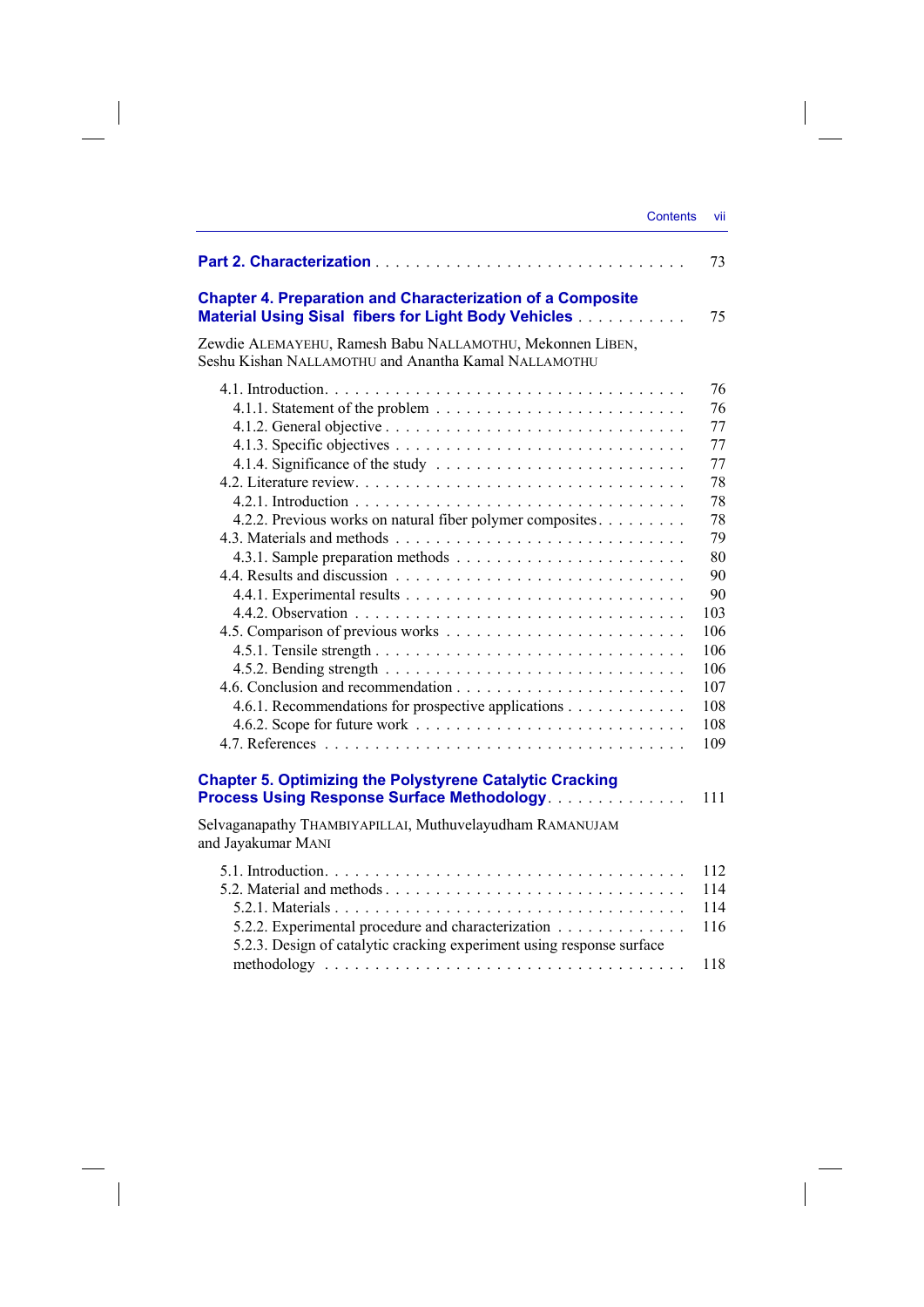$\overline{\phantom{a}}$ 

 $\begin{array}{c} \hline \end{array}$ 

|                                                                                                                                                                                             | 119 |
|---------------------------------------------------------------------------------------------------------------------------------------------------------------------------------------------|-----|
|                                                                                                                                                                                             | 119 |
|                                                                                                                                                                                             | 120 |
| 5.3.3. Model development for catalytic cracking of polystyrene                                                                                                                              | 124 |
| 5.3.4. Combined effect of process parameters on the response (Y)                                                                                                                            | 128 |
|                                                                                                                                                                                             | 133 |
| 5.3.6. Factors affecting catalytic cracking of polystyrene                                                                                                                                  | 136 |
|                                                                                                                                                                                             | 139 |
|                                                                                                                                                                                             | 140 |
| <b>Chapter 6. FEA Comparative Studies on Heat Flux and Thermal</b>                                                                                                                          | 143 |
| <b>Stress Analysis during Conduction Mode and Keyhole Mode</b><br>in the Laser Beam Welding <b>Fig. 1. Action 2018</b> in the Laser Beam Welding <b>Fig. 1. Action 2019</b>                 | 145 |
| Harinadh VEMANABOINA, Suresh AKELLA and Ramesh Kumar BUDDU                                                                                                                                  |     |
|                                                                                                                                                                                             | 145 |
|                                                                                                                                                                                             | 146 |
|                                                                                                                                                                                             | 148 |
|                                                                                                                                                                                             | 149 |
|                                                                                                                                                                                             | 149 |
|                                                                                                                                                                                             | 152 |
|                                                                                                                                                                                             | 155 |
|                                                                                                                                                                                             | 156 |
| <b>Chapter 7. Effect of Formability Parameters on Tailor-Welded</b><br><b>Blanks of Light Weight Materials Materials Action Construct Construct Construct Construct Construct Construct</b> | 159 |
| Dappu DEEPIKA, Akkireddy Anitha LAKSHMI, Tanya BUDDI and Chalamalasetti<br>Srinivas RAO                                                                                                     |     |
|                                                                                                                                                                                             | 159 |
|                                                                                                                                                                                             | 161 |
|                                                                                                                                                                                             | 169 |
|                                                                                                                                                                                             | 189 |

 $\overline{\phantom{a}}$ 

7.5. References . . . . . . . . . . . . . . . . . . . . . . . . . . . . . . . . . . . . 192